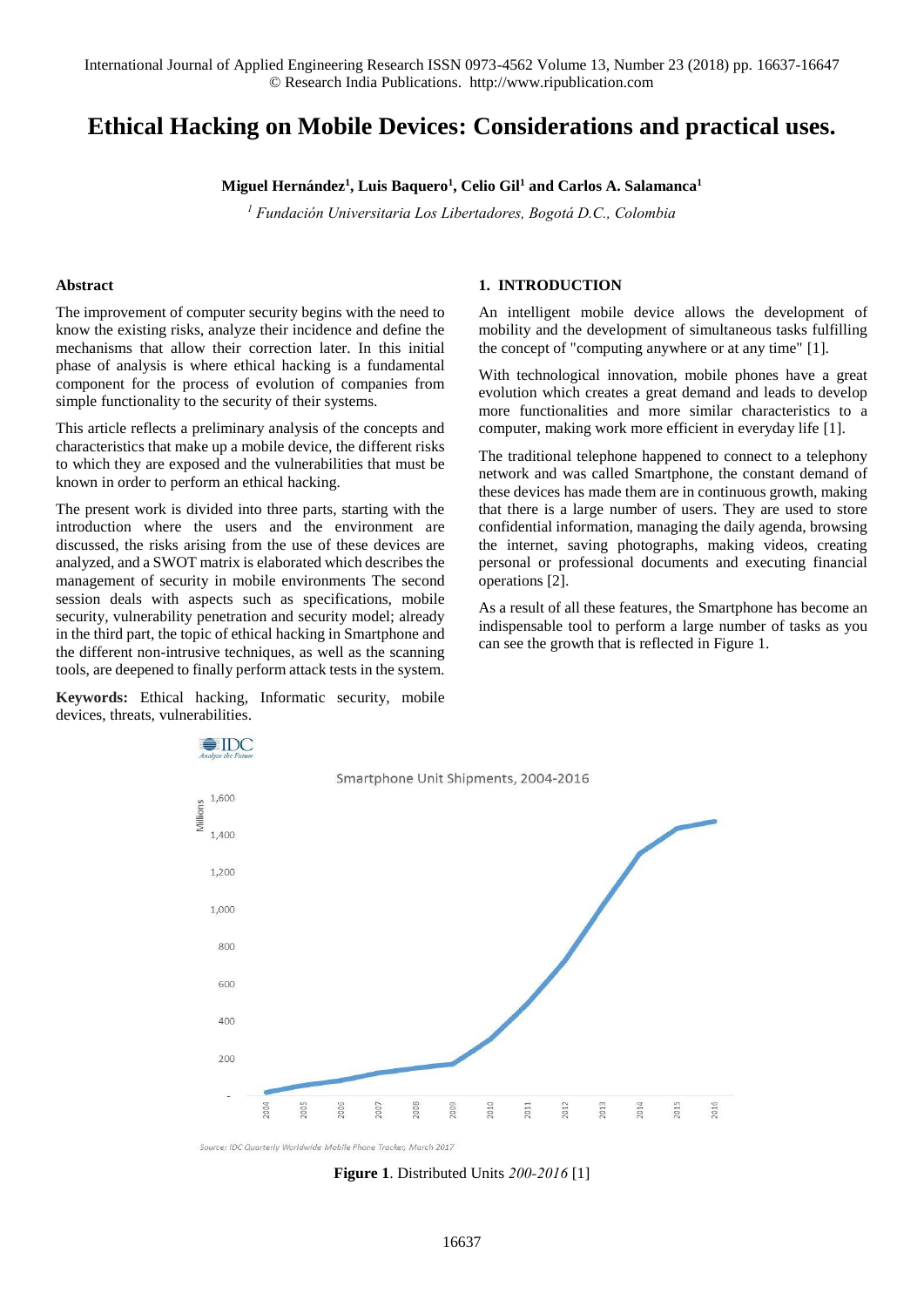From the massive use of these devices both personally and in the workplace, has increased the potential for insecurity which has led to conduct studies related to this situation. The security of the information is essential due to the boom of these devices, since consumerism brings a technological era where there is a high dependence on this type of devices. Because the information opens all the doors and creates a spectrum of uncertainty, leaving the security in the hands of users, which is totally null and there is a high index of vulnerability running the risk that your information is extracted [2].

As can be seen in the comparative table described in Table 1, many of the security incidents that telephones have originate from the process of integration of hardware standards and multiple wireless technologies [3] [4].

You can also find problems such as viruses, complex programs or the loss or theft of the phone, therefore companies in their eagerness to create better phones focus on the development of features without validating the differences between the software and the hardware. On the one hand, a large gap in security features. Statistics show that only 20% of users use any application or have a policy that relates to security [5].

Because the mobile security area is very extensive, Table 2 describes a SWOT analysis in mobile environments:

| <b>INCIDENT</b> |                                | <b>MOBILE</b>                                                                                        | <b>DESKTOP</b>                                                                    |  |  |
|-----------------|--------------------------------|------------------------------------------------------------------------------------------------------|-----------------------------------------------------------------------------------|--|--|
| 1.              | <b>Unauthorized access</b>     | Stealing information, making calls, sending<br>messages, stealing passwords and stealing<br>contacts | The ft of information, access to applications, the ft<br>of passwords             |  |  |
|                 | <b>Equipment abuse</b>         | Theft of minutes, Internet theft (data).                                                             | Use the machine as an attacker (distributed<br>attacks).                          |  |  |
| 3.              | <b>Computer viruses</b>        | Information theft, denial of cellular service,<br>malfunction.                                       | Information theft, denial of service, malfunction.                                |  |  |
| 4.              | <b>Deletion of information</b> | Perdida de datos y contactos                                                                         | Perdida de datos, contraseñas y programas<br>instalados.                          |  |  |
| 5.              | Theft of equipment             | The ft or loss of data, misuse of telephony and<br>internet.                                         | Lost or stolen data.                                                              |  |  |
| 6.              | Viruses, trojans, spyware      | The ft of contacts, data, equipment malfunction,<br>denial of telephone service                      | Data theft, passwords, sessions, computer<br>malfunction.                         |  |  |
| 7.              | <b>Denial of service</b>       | You can not receive or send notifications,<br>messages or calls                                      | It does not respond to requests, without the<br>availability of critical servers. |  |  |
| 8.              | <b>Sniffers</b>                | They can steal data, passwords, sessions,<br>contacts, text messages.                                | They can steal data or sessions.                                                  |  |  |
| 9.              | <b>Frauds</b>                  | Theft of information, credit cards, cash.                                                            | Theft of information, credit cards, cash.                                         |  |  |
| 10.             | <b>Spam</b>                    | Denial of service during synchronization with<br>email.                                              | Denial of service due to hard disk saturation.                                    |  |  |

**Table 1**. Comparison of security incidents [3][4]

**Table 2.** SWOT analysis in mobile environments [6]

| <b>Strengths</b>                                                     | Weaknesses                                                                                           |  |  |  |
|----------------------------------------------------------------------|------------------------------------------------------------------------------------------------------|--|--|--|
| Good security design in mobile phones.                               | Little culture of user safety.                                                                       |  |  |  |
| Increased concern of manufacturers in mobile security. Aplicación de | There are no restrictive policies for installing external applications.                              |  |  |  |
| seguridad en el Market.                                              | There are several different mobile operating systems and there is no<br>standard in mobile security. |  |  |  |
| Secure remote access.                                                |                                                                                                      |  |  |  |
| Companies bet more on the use of mobile applications.                | Use of many third-party applications.                                                                |  |  |  |
| <b>Opportunities</b>                                                 | <b>Threats</b>                                                                                       |  |  |  |
| Increase of mobile technologies with the handling of sensitive       | Start of the era of malware to mobile devices.                                                       |  |  |  |
| information.                                                         | Use of mobile applications are increasing more and more.                                             |  |  |  |
| Increase in the use of internet on the cell phone.                   | Volatility of data in mobile environments.                                                           |  |  |  |
| Development of antivirus for mobile devices.                         | The vulnerabilities that wireless technologies still have.                                           |  |  |  |
| Development of policies and correct use of mobile devices.           | Bad handling of permissions in applications.                                                         |  |  |  |
| Extension of communication technologies.                             |                                                                                                      |  |  |  |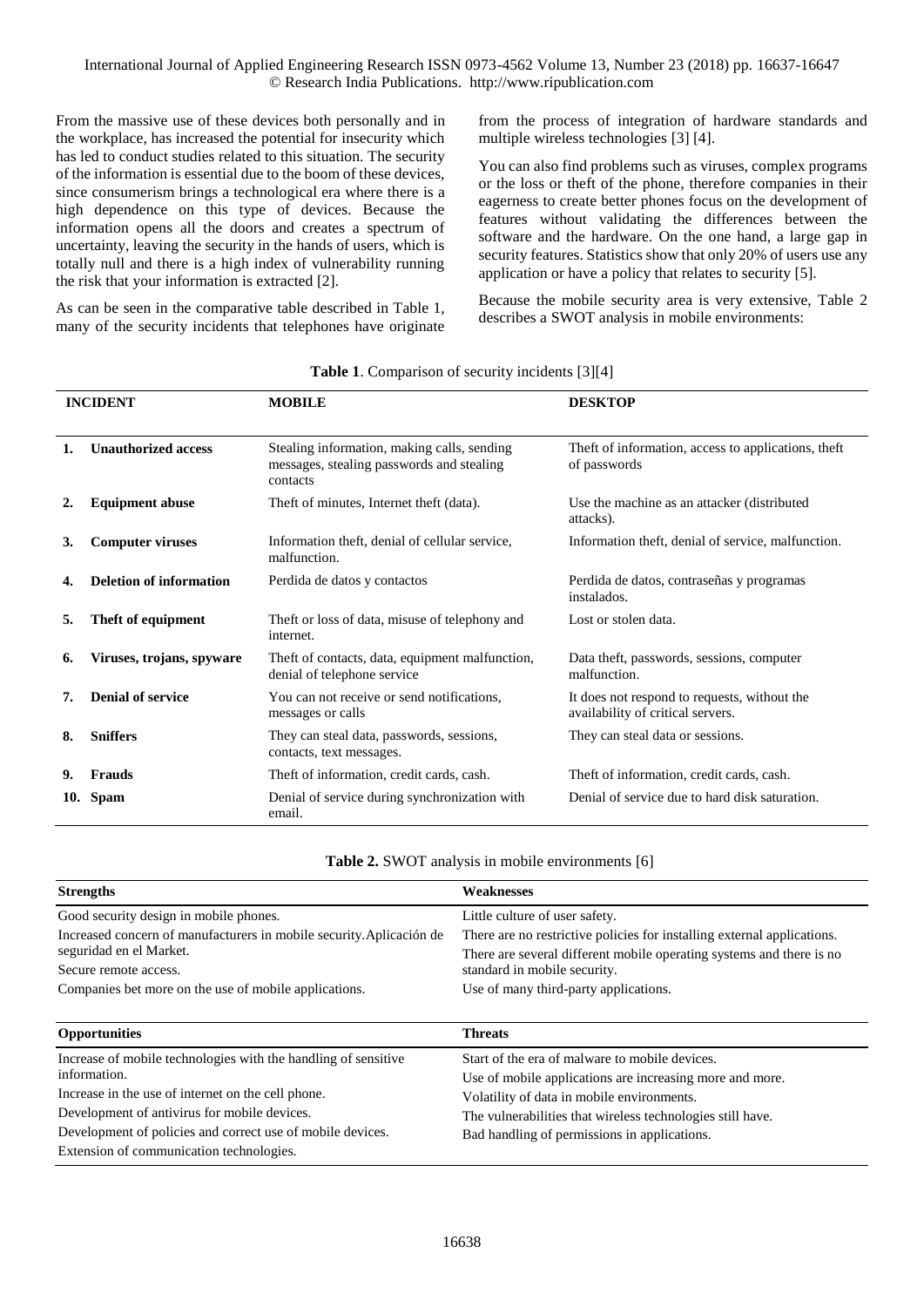|                     | <b>Android</b>                          | BlackBerry Os 4.7 iPphone OS S60 5th Edition | 3.0              |                        | Palm WebOS             | <b>Windows Mobile</b><br>6.5 |
|---------------------|-----------------------------------------|----------------------------------------------|------------------|------------------------|------------------------|------------------------------|
| <b>Kernel</b>       | Linux with virtual<br>machine<br>Dalvik | Owner                                        | OS X             | Symbian                | Linux                  | Windows CE                   |
| <b>Connectivity</b> | 3G Wifi, GSM,<br><b>GPRS</b>            | 3G, GSM, CDMA,<br>WiFi                       | 3G, GSM,<br>WifI | 3G, GSM.<br>CDMA, WiFi | 3G, GSM.<br>CDMA, WiFi | 3G, GSM, CDMA,<br>WiFi       |

**Table 3.** Comparative chart of kernel in mobile operating systems [7]

As you can see in this analysis, there are a lot of strengths (security designs in the OS), but the threats are increasing every day and the lack of security policies means that one of the objectives of this article is that users become familiar with the concept of hacking on mobile devices [6].

The kernel in the operating systems is the main core and is responsible for facilitating secure access to mobile programs and is responsible for managing resources through the system call services, as described in table 3.

In a free distribution kernel such as the Linux operating system, there is a wide range of developers, which is an advantage because security and bug issues can be detected, improvements made, and these vulnerabilities adapted to the new changes. In a closed system it is much more expensive to find the errors, since the developers have greater restrictions and the detection process is much more delayed, increasing the times and costs to find the vulnerabilities.

# **2. SPECIFICATIONS**

#### **2.1 Mobile devices**

Smart mobile devices are those that have the functionalities of mobile phones and digital assistants:

A mobile device can be defined with some processing capabilities, with permanent or intermittent connection to a network, with limited memory, which has been designed specifically for a function, but which can carry out more general ones. According to this definition there are many mobile devices, from portable audio players to GPS navigators, through mobile phones, PDAs or Tablet PCs [7].

For the wide variety of devices that are on the market there are also several features that meet the needs of users especially in hardware such as touch and LCD screens [8], the camera that goes from the 2.0 Megapixels, memories internal as removable, the performance of the battery.

#### **2.2 Components that affect mobile security**

In the hacking environment you must handle the concept of being a hacker, then know the types of hackers that there are and finally know that it is an ethical hacking.

The Royal Spanish Academy defines the term hacker as [1] [9]:

m. y f. Inform. Hacker.

 m. y f. Inform. Person with great knowledge of computer science that is dedicated to illegally accessing foreign computer systems and manipulating them.

It can be concluded that hackers are professionals who are known to move in the computer world playing the role of a scammer who tries to compromise a system to steal digital information or can be a professional who helps defend the system from these attacks.

There are several types of hacker, the white hat is the ethical professional who focuses on protecting and ensuring information and communication systems. The black hat is the villain unethical very different from the hero who is interested only in entering and take all the information and the gray hat has all the skills of the white hat hacker but the knowledge he has uses to know how he can make fun security with the thoughts of the black hacker and do their own procedures [10].

#### **2.3 Vulnerability penetration**

Pentest: (Penetration Test Assesment), this test is used a lot to perform ethical hacking, penetration tests are performed on the systems, bypassing all access controls. Threat tests are performed to have a full knowledge of the risk.

When a penetration test is carried out, the main objective is to be able to enter the system, achieving full control of the privileges as an administrator and thus control all the resources of the system and the network.

This analysis is very important to review the vulnerabilities that can be exploited by attackers and allows companies to take measures to improve these weaknesses [10].

### **2.4 Mobile Security**

Every day mobile devices become an indispensable tool in daily life, every time more applications are developed, that's why security and privacy mechanisms are constantly being improved for the wireless world, having well-defined aspects such as authorization, authentication and reliability [11].

# **2.5 Security model**

A mobile device by its design and functionality are low power optimizing power consumption, are also limited in their storage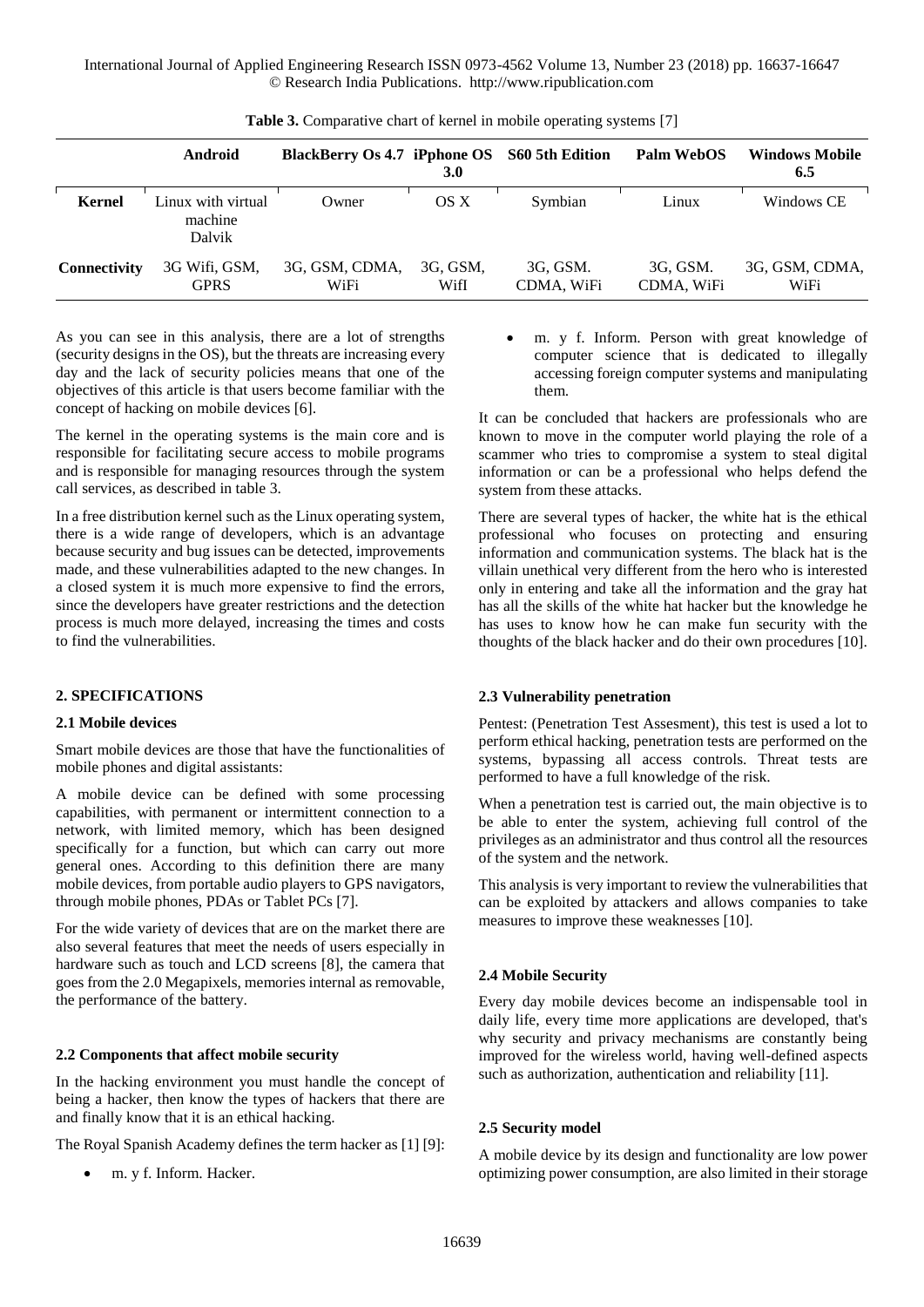and restricted to handle large amounts of data such as virus databases. A mobile device has several ways of connecting via Wifi, Bluetooth and the GSM, 3G and 4G networks, from here the principle of confidentiality and data integrity [12].

The most important threats to enter phones start with malware or Trojans, these malicious programs hide inside good programs, stealing information and running automatically to other devices [13].

# **2.6 Weaknesses and security**

Mobile security is unique and very different from the security of wired networks, since mobile signals are transmitted by not so powerful wireless means and carries a special handling in security, therefore the mobile environment must be reinforced when they are used security solutions used in the network to provide confidentiality, integrity, authentication and that is not rejection of the device in mobile wireless parameters [14].

# *2.6.1 Wireless Transmission*

Signaling traffic is referred to as the transmission of data over a cellular network complying with the principles of confidentiality of: traffic, signaling and user authentication, these principles must be met within the anonymity of the user's identity. The traffic must be encrypted in coding systems such as CDMA2000, UMTS, GPRS, GSM and must be used in encrypted user traffic to achieve end-to-end security [15].

#### *2.6.2 Seguridad 802.11*

More and more devices are connected to the Wi-Fi network and security issues became an important issue when discovering a large number of vulnerabilities in the WAP and WAP2 WEP standards. These risks include unauthorized access, denial of DoS service and wiretapping [16].

# *2.6.3 Bluetooth security*

It is a wireless technology that connects devices that are at close range and is used to transmit files between devices that have this technology, one of the security problems is the confidentiality of data [17].

The use of the PIN number has security problems when the exchange of keys is presented. A PIN can be between 8 and 128 bits and can come by default on the device or the user can select one. When an attacker obtains the PIN code it is easier for him to obtain the initialization key and the link key, compromising the communication of the two devices [18].

The most known attacks through this technology are: Bluesnarfing, Bluebuggin and Bluejacking [14]. You can also perform brute force attacks and thus obtain the MAC address of the devices that are not in detectable mode within the network, two of the programs that help carry out this process are Red Fang and Blue Sniff [19].

Another way is through the so-called backdoor attack where the attacker has a trusted key that is established in the exchange of keys where the victim device has silent remote access controlling the device and managing to download data such as calendars, photos, emails and everything related to personal data [19].

A sound recommendation is to have programs developed by trusted suppliers that comply with ethical standards and that are certified with digital signatures and that the user can reject those that do not comply with the standard [20].

# *2.6.4 Infection modes*

Through mobile devices, there are many routes of infection in which a virus can be distributed, among the most frequent we have:

Text messages and multimedia messages are a means of easy propagation of malicious software. A bot installed on a mobile phone can send infected messages to all contacts, an example of this type is commwarrior [21].

The IM IM (Facebook Messenger, Skype, WhatsApp, Hangouts), sends links to contacts to direct them to malicious sites and with only access to the IP is contaminated.

# *2.6.5 Threats and attacks*

The first threat with a high rate is the loss or theft of mobile devices, each year hundreds of phones are within this great indicator. This factor is probably the biggest threat. Channel espionage can capture the messages that are transmitted over the network without being detected, it can mask the identity of the attacked person by impersonating the device.

In the attacks of man in the middle, the attacker intercepts the messages between two media and modifies them. Another type of very common attack is denial of service, where the attacker accesses from a point or mobile station in order to generate a lot of network traffic towards the attacked device.

In unauthorized access, the attacker can use radio equipment or programs to access unsecured networks, which in many cases are corporate wireless networks open to unauthorized users. Viruses and Spam, are small programs that spread on the network among users and that have become a big problem [17].

# *2.6.6 Mobile antivirus*

The term antivirus no longer covers traditional malicious files but transcends malware, keyloggers and the challenging rasomwares. At present, mobile devices do not have an antivirus installed by default, since they are very limited and, in addition, they are powered by a database that must be permanently updated; reasons why antivirus companies had to update their methodologies to identify these threats using artificial intelligence because they would not only be developing an antivirus, but more robust programs based on behavior.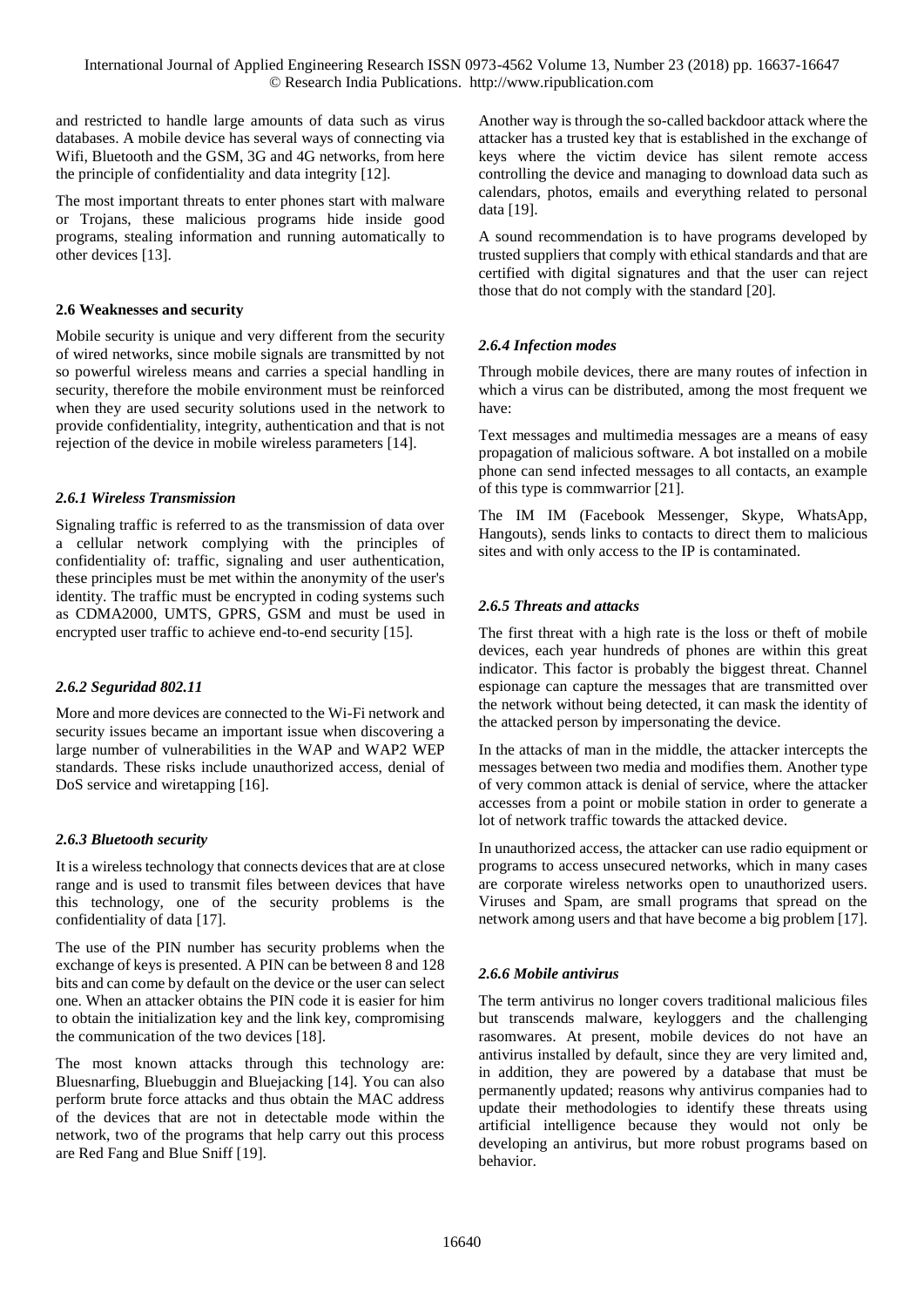Among the most used techniques in the analysis of malicious files, are the following: heuristic classification, redundant exploration, integrity checkers, behavior blockers, agent based simulation and data mining [17].

# **3. ETHICAL HACKING IN SMARTPHONES**

It is important to emphasize that the pentester or hacker must have a good knowledge about technology to be able to carry out an ethical hacking, for which they must define a methodology that allows to take an order in the execution of the test and optimize the time in the execution phase [22].

Figure 2 shows the cycles of ethical hacking, in this methodology the different phases and tests are observed in an environment mounted with mobile devices.



**Figure 2**. Phases of an Ethical Hacking [22]

#### **3.1 Footprint Review**

Footprint review is the process where the hacker develops a map that can be networks, systems or company. From here it will begin to collect all the information of the victim determining the objective as a system and the application that wants to attack.

The hacker arrives at the assembly of the map from nonintrusive methods, making use of social engineering from the website and telephone directories of the company, through this technique allows to discover initial information and build a map of the range of the network.

#### *3.1.1 Information retrieval*

This stage begins with a search through the Google search engine in order to investigate the name and if it is a company through the DNS, know the IP address of the server and collect the information.

Some examples of the filter of this search are:

- Search ads or press job offers in the systems department, because here you can find clues about the infrastructure they have or databases they use. For example, if you are looking for a webmaster who manages Apache, you would already know which web server they use.
- With the Who is command you can obtain information on the name of the company that owns the domain, address and telephones of the administrator, as well as knowing the assigned IP ranges since many companies do not pay for the information privacy service.
- In social networks such as Facebook, LinkedIn and Twitter, it handles important information for hackers and best of all that is free and can be used in a social engineering attack.
- Information retrieval (dumpuster diving), is a very useful method that allows to find keys in the pos-it that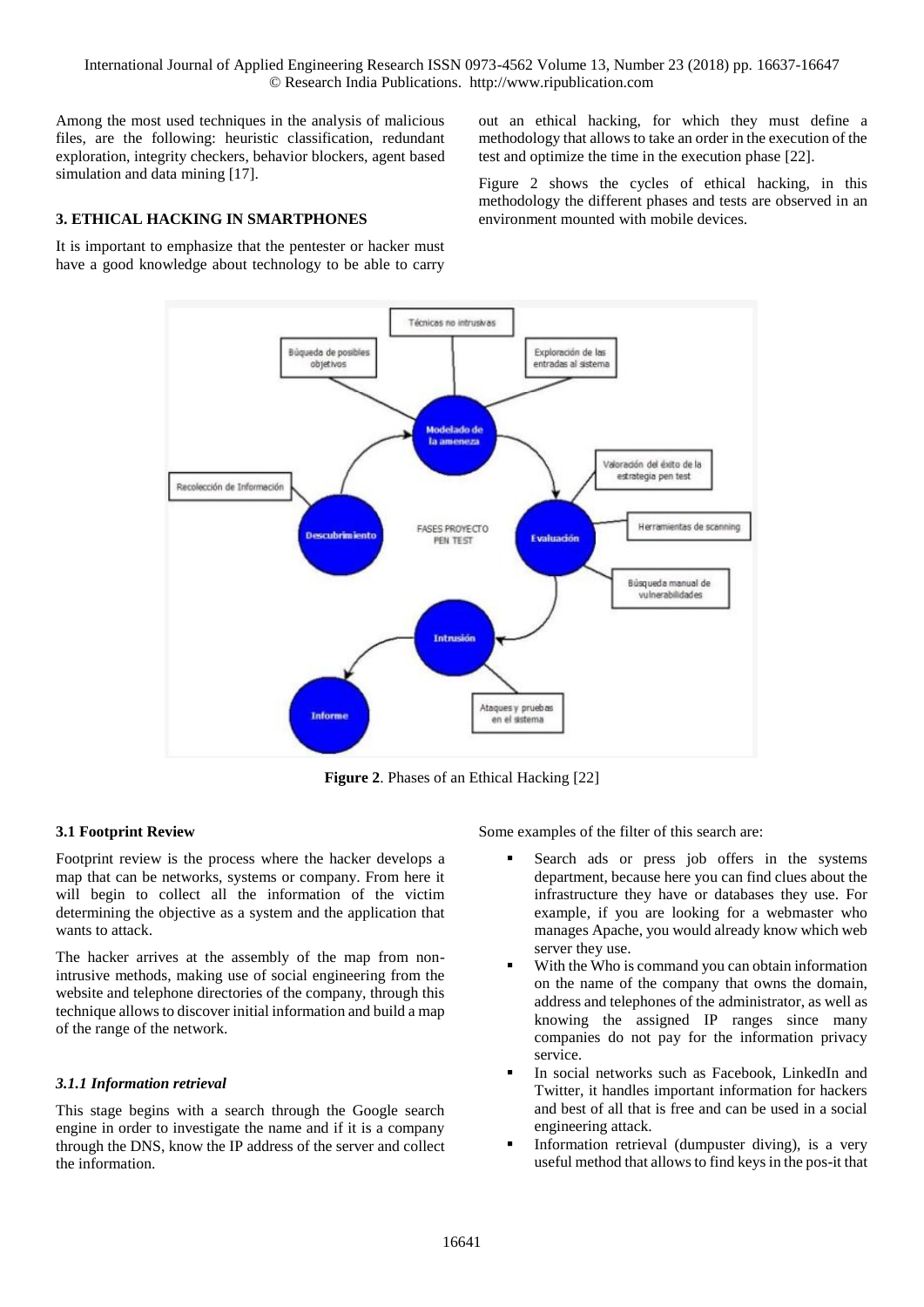users throw away, where the recycling paper contains information relevant to the company.

 You can find many tools to perform a deep recognition, but the most important is to make a footprinting with a command line and a browser.

In the following example, the search is performed on a Nmap Scanner page, a site managed by Fyodor where recognition and scanning tests can only be performed.

| <b>Google</b> scanme nmap                  |             |      |        |          |          |     |              |                     |  |
|--------------------------------------------|-------------|------|--------|----------|----------|-----|--------------|---------------------|--|
|                                            | <b>Todo</b> | Maps | Vídeos | Imágenes | Noticias | Más | Preferencias | <b>Herramientas</b> |  |
| Cerca de 10.800 resultados (0,39 segundos) |             |      |        |          |          |     |              |                     |  |

# Go ahead and ScanMe! - Nmap

scanme.nmap.org/ • Traducir esta página

Hello, and welcome to Scanme. Nmap. Org, a service provided by the Nmap Security Scanner Project and Insecure. Org. We set up this machine to help folks learn about Nmap and also to test and make sure that their Nmap installation (or Internet connection) is working properly. You are authorized to scan this machine with

**Figure 3**. Simple Footprinting



**Figure 4**. DNS resolution with NSLOOKUP in Windows.

As Seen in figure 3, the search yields almost eleven thousand results but the one that is needed is located first, to optimize the search you can use the google bookmarks (+, -, "", and many more). Knowing the main site of the victim, a DNS query is performed to identify the IP address. Pinging the victim's site verifies that he is active and knows his IP address.

Ping scanme.nmap.org

Haciendo ping a scanme.nmap.org [45.33.32.156] con 32 bytes de datos:

Estadísticas de ping para 45.33.32.156

Then the NSLOOKUP command is used, which allows to know if the DNS server is resolving the names in a correct way.

In the query made in Figure 4, it can be analyzed that the site has two IPV 6 and IPV 4 addresses, where the IPV 4 address is of class A since the first octet is 74 bits, so the range of the Host to analyze would be very large and would take a long time.

Set type  $=$  [NS | MX | ALL]

Permite establecer el tipo de consulta, NS servicio de

Nombres, MX servicio de correo (mail exchanger) y ALL para mostrar todo [22].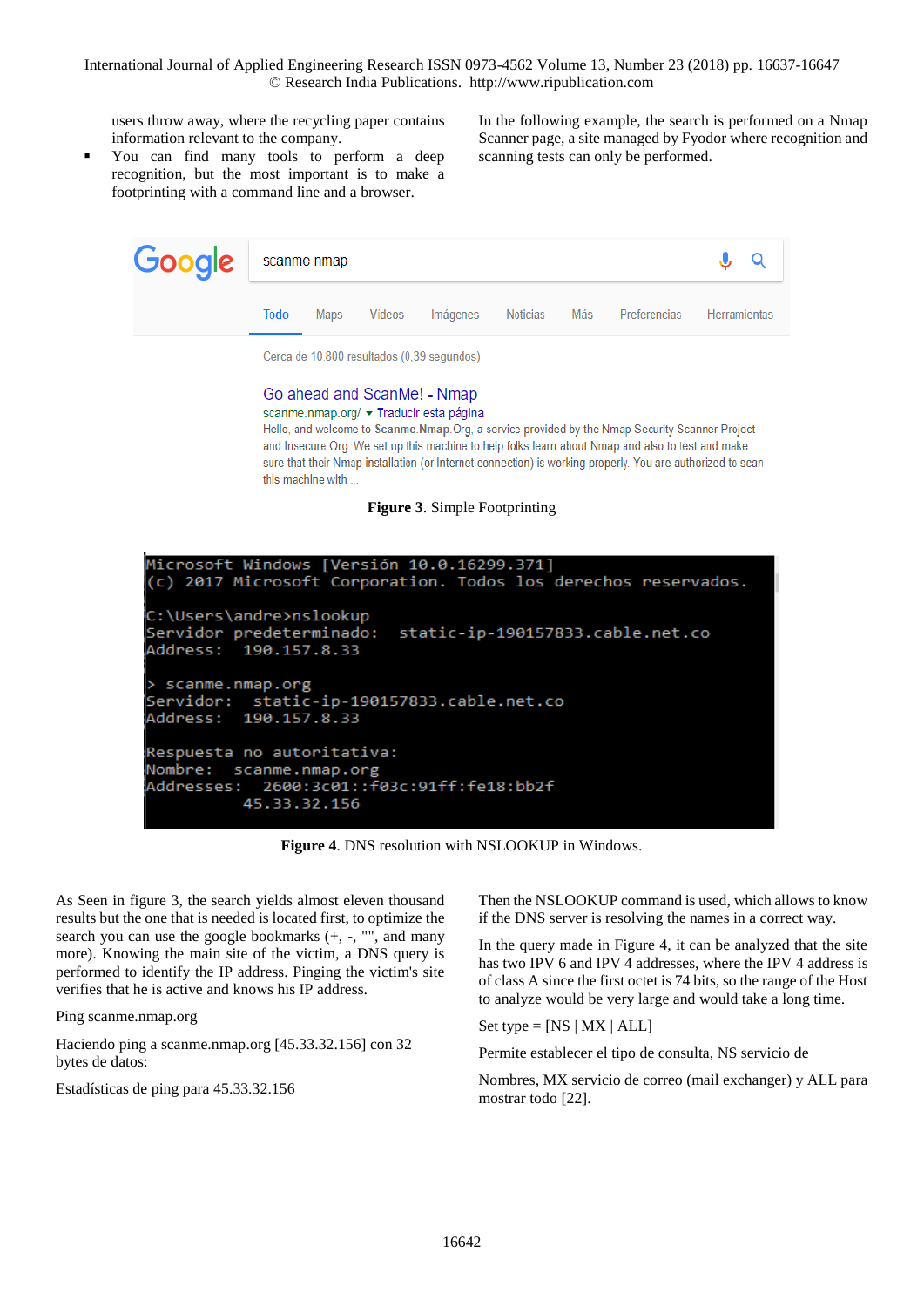```
C:\Users\andre>nslookup
Servidor predeterminado: static-ip-190157833.cable.net.co
Address:
          190.157.8.33
> scanme.nmap.org
Servidor: static-ip-190157833.cable.net.co
Address: 190.157.8.33
Respuesta no autoritativa:
Nombre: scanme.nmap.org
Addresses: 2600:3c01::f03c:91ff:fe18:bb2f
          45.33.32.156
 set type=NS
> nmap.org
Servidor: static-ip-1<br>Address: 190.157.8.33
           static-ip-190157833.cable.net.co
Respuesta no autoritativa:
nmap.org
                nameserver = ns3.linode.com
                 nameserver = ns4.linode.com
nmap.org
                 nameserver = ns2.linode.com
nmap.org
                 nameserver = ns5.linode.com
nmap.org
                 nameserver = ns1.linode.com
nmap.org
> set type=MX
> nmap.org
Servidor:
           static-ip-190157833.cable.net.co
Address: 190.157.8.33
Respuesta no autoritativa:
nmap.org
                 MX preference = 1, mail exchanger = ASPMX.L.GOOGLE.COM
                 MX preference = 10, mail exchanger = ASPMX3.GOOGLEMAIL.COM<br>MX preference = 5, mail exchanger = ALT2.ASPMX.L.GOOGLE.COM
nmap.org
nmap.org
                 MX preference = 10, mail exchanger = ASPMX2.GOOGLEMAIL.COM
nmap.org
                 MX preference = 5, mail exchanger = ALT1.ASPMX.L.GOOGLE.COM
nmap.org
```
**Figure 5**. Nslookup: Set type=NS and Set type=MX

```
set type=ALL
> nmap.org
                 static-ip-190157833.cable.net.co
Servidor: static-ip-1<br>Address: 190.157.8.33
Respuesta no autoritativa:
                         AAAA IPv6 address = 2600:3c01::f03c:91ff:fe98:ff4e
nmap.org
nmap.org
                           text
v=spf1 a mx ptr ip4:45.33.49.119 ip4:173.255.243.189 ip4:192.81.131.254 ip6:26"<br>00:3c01::f03c:91ff:fe98:ff4e ip6:2600:3c01::f03c:91ff:fe70:d085 include:_spf.google.com
~\simall'
nmap.org
                          internet address = 45.33.49.119nmap.org
            primary name server = ns1.linode.com<br>responsible mail addr = hostmaster.insecure.org
             serial = 2016070584
            refresh = 14400 (4 hours)<br>
refry = 14400 (4 hours)<br>
expire = 1209600 (14 day)nmap.org
                          nameserver = ns3.linode.com
nmap.org
                          nameserver = nss.innode.com<br>nameserver = ns1.linode.com<br>nameserver = ns4.linode.com<br>nameserver = ns4.linode.com
nmap.org
nmap.org
nmap.org
                         MX preference = 10, mail exchanger = ASPMX3.GOOGLEMAIL.com<br>MX preference = 10, mail exchanger = ASPMX2.GOOGLEMAIL.com<br>MX preference = 5, mail exchanger = ALT1.ASPMX.L.GOOGLE.com<br>MX preference = 5, mail exchanger = ALT1.ASP
nmap.org
nmap.org
nmap.org
nmap.org
nmap.org
```
**Figure 6**. Nslookup set type=All

In Figure 5, the information in the NS query can be analyzed with respect to the name servers for the domain in which the target is hosted and in the MX query information is observed about who the mail servers are for that domain.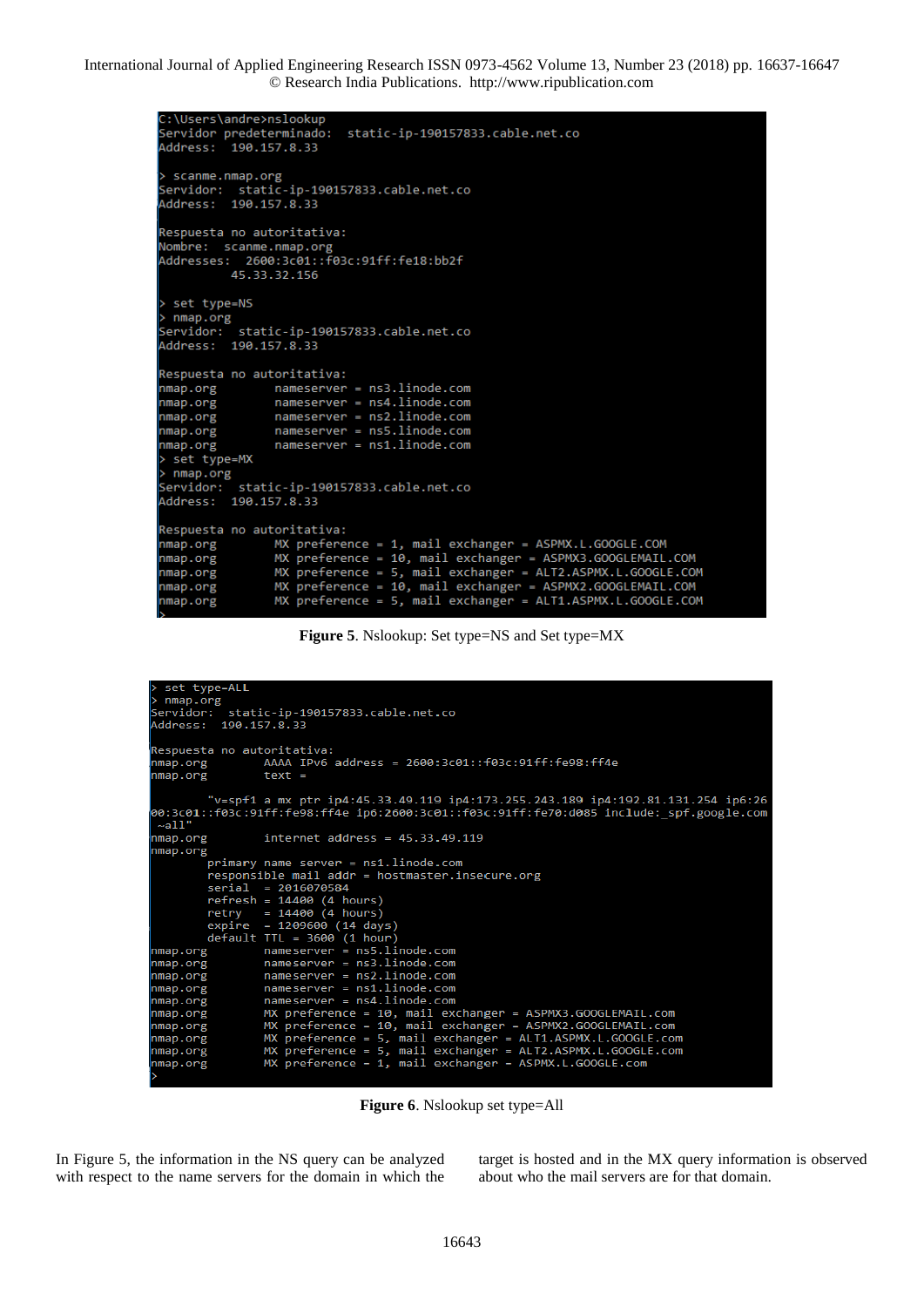The option ALL obtains combined information from the two previous consultations where you can see important information such as: nmap.org is hosted in an external hosting provided by Linode and the mail service is with the server mail.titan.net which is in a network segment other than the scanme.nmap.org server. Also, the Who is tool can help corroborate and expand contact information.

Information related to 'xx.xxx.xxx.x - xx.xxx.xxx.xxx'

#### netname: H0STING

descr: Main Hosting Servers

remarks: Abuse contact: \*\*\*\*\*Qmain-hosting.com

country: US

person: MAIN HOSTING HOSTMASTER

address: 100 Technology Drive

address: Asheville, NC

Phone: +38068545152

With this query you can see the names of contacts, phones and emails, a positive point for the hacker giving him the possibility of social engineering, so it is worrisome that this information is disclosed in a public database.

| 8 G                             | ⊿I85% T6:49 PM                       |
|---------------------------------|--------------------------------------|
| Wi-Fi Signal                    | $\mathscr{D}_{\mathscr{C}_{\alpha}}$ |
| ≡                               | пп                                   |
| $2.4$ GHZ                       | <b>SETTINGS</b>                      |
| 6 cavitybotnet                  | -52 dBm                              |
| 90:00:4e:2b:e4:49               | WPA2 (AES/TKIP)                      |
| Hon Hai Precision Ind. Co.,Ltd. | 20 MHz                               |
| 6 CHAMORRO                      | -53 dBm                              |
| 4c:72:b9:f4:8e:21               | WPA2/WPA (TKIP)                      |
| PEGATRON CORPORATION            | 20 MHz                               |
| 11 UNE 23A4                     | $-57$ dBm                            |
| 8c:04:ff:b8:5b:7e               | WPA2/WPA (AES/TKIP)                  |
| Technicolor CH USA Inc.         | 20 MHz                               |
| 11 834783705189                 | $-62$ dBm                            |
| 34:57:60:ce:1d:80               | WPA2/WPA (AES/TKIP)                  |
| MitraStar Technology Corp.      | 20 MHz, WPS                          |
| $\Box$ 196610397103             | $-66$ dBm                            |
| a0:64:8f:82:bc:c0               | WPA2/WPA (AES/TKIP)                  |
| ASKEY COMPUTER CORP             | 40 MHz, WPS                          |
| 6 FamiliaOrtiz                  | $-66$ dBm                            |
| 78:71:9c:37:77:f0               | WPA2 (AES)                           |
| ARRIS Group, Inc.               | 20 MHz, WPS                          |
| $-11$ REINA                     | -73 dBm                              |
| e0:69:95:83:a0:94               | WPA2 (AES/TKIP)                      |
| PEGATRON CORPORATION            | 20 MHz                               |

**Figure 7**. Scanner Inalámbrico Network Analyzer

#### **3.2 Scanning**

To start this stage it is important that the attacker enters the network, to enter the network freely, you will need the help of a tool such as a wireless network analyzer, scan the networks nearby, you can measure the power, the encryption of each network and the MAC of the router.

In Figure 7, the different networks are shown with the Network Analyzer; the main objective is to break the key and for this there are many ways, such as using programs such as HHG5XX WEP, Wifislax, where from these applications a search is made and the network to be entered is chosen, these programs begin to Run your algorithm to get the entry key, on the other hand, Wifislax is very good at finding these keys. Other programs could be Aircrack, Airmon and AirPlay, in case the network is configured in a very secure way.

The scanning procedure consists of the following stages:

 System status: After making the fingerprint review, several devices are found, now we must determine which host are alive in the network. A ping is made to all the machines that are in the network. You can perform an ICMP ping or a TCP ping. A carelessness in this phase can cause the hacker to be discovered by the technology staff and result in an ACL list blocking the IP causing delays and ruining the surprise factor [23].

With the fping tool a scan is performed and a mobile device is found with the IP 192.168.1.101, this is active and is the only connected host for the moment.

\$ Fping -g 192.168.1.0/24 192.168.1.101 is alive

You can also use other simple tools such as pingsweepers. The ping sweepers define a range of IP's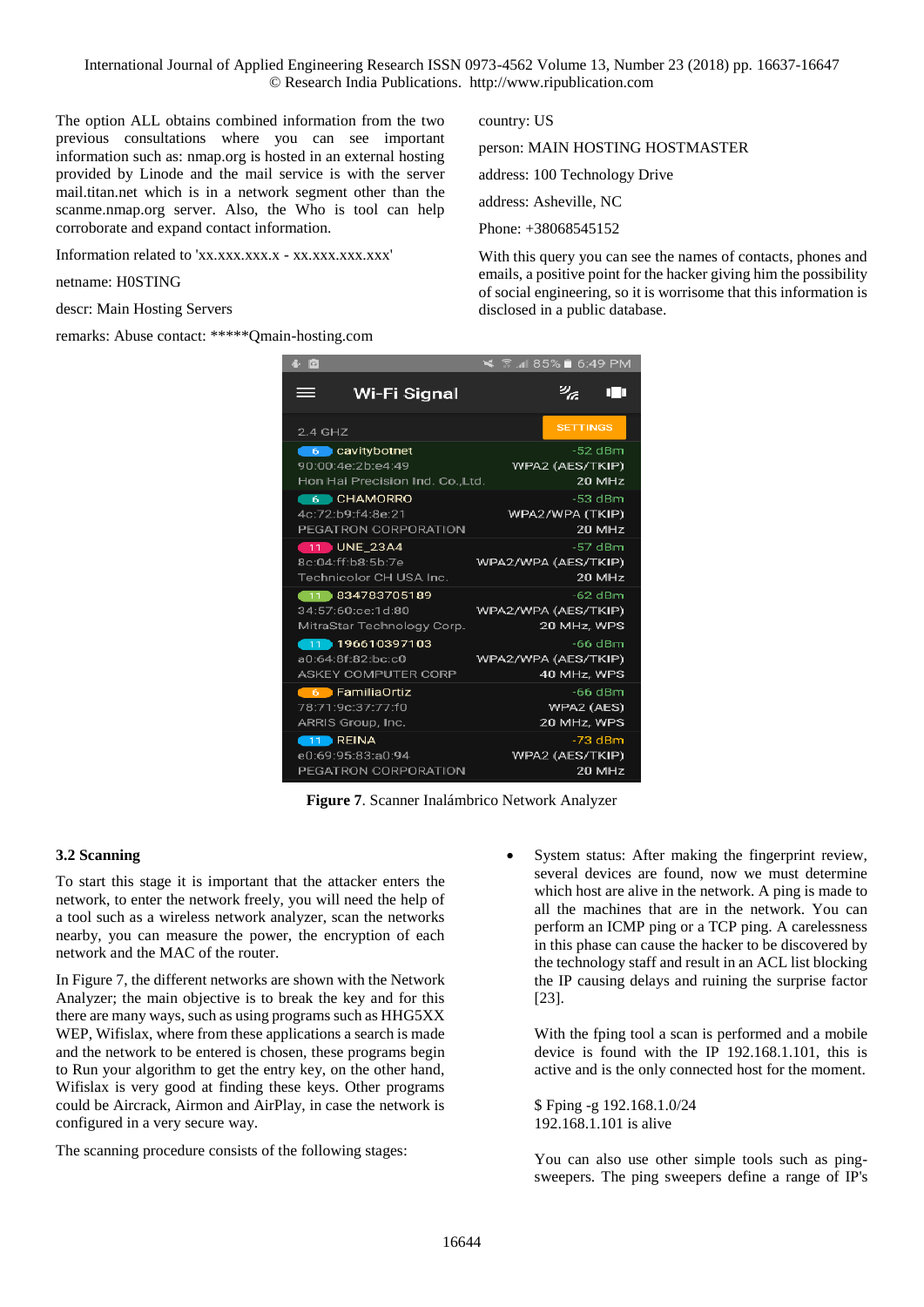using the ICMP protocol sending echo requests and the host that responds to the request are marked as active.

If the ping lock is definitely found, a port scanner or a TCP-Ping tool can be used [24].

Port review:

The Nmap tool is executed to scan active ports where you can see that of the 1000 ports that were tested only port 2222 is running.

nmap -T4 -A -v -Pn 192.168.1.101 Scanning 192.168.1.101 [1000 ports] Discovered open port 2222/tcp on 192.168.1.101

Identification of services:

In the annexed table of Zenmap, the device is searched and it is seen that port 2222 discovered is assigned to the SSH service [24].

# PORT STATE SERVICE VERSIÓN

2222/tcp open ssh Dropbear sshd 0.52 (protocol 2.0)

TCP Sequence Prediction: Difficulty=198 (Good luck!)

The identification of Bluetooth services is done through the Blue Diving program that works on the Linux platform and at the moment of executing it it shows the active bluetooth services in the device [25].

From the menu of the tool, option 3 Scan and Info is selected, where it displays the list with the devices it finds, this option is selected and it begins to do the recognition.

Start scanning for Bluetooth devices...

.

Found host LG-P500h

addr 74:A7:22:B4:EC:A3 class 0x5a020c unkown

Service Ñame: Headset Gateway Ch: 1

Service Ñame: Handsfree Gateway Ch: 2

Service Ñame: Object Push Ch: 3

Service Ñame: BRCM Advanced Audio

Service Ñame: OBEX File Transíer Ch: 4 Information ...

BD Address: 74:A7:22:B4:EC:A3

Device Ñame: LG-P500h

LMP Versión: 2.1 (0x4) LMP Subversión: 0x8107

Manufacturer: Broadcom Corporation (15)

Features pagé0:0xbf Oxfe 0x8f Oxfe 0x9b Oxff 0x79 0x83

Traces of the operating system:

The Nmap tool is run again to find out which operating system the device has and throws the following information.

*nmap -0 192.168.1.101 Running: Linux 2.6.X OS details: Linux 2.6.13 - 2.6.31 OS detection performed.* 

Vulnerability scan:

Vulnerability scanning can be performed with the Nessus tool pointing to the IP address of the Smartphone, the report shows a list with a high vulnerability and eight casualties.

| No. | Importance | Vulnerability                                                                 |
|-----|------------|-------------------------------------------------------------------------------|
|     | High       | <b>Nessus Scan Information</b>                                                |
| 2   | Low        | Multiple Ethernet Driver Frame appending Information Discloksure (Etherleask) |
| 3   | Low        | ICMP Timestamp Request Remote Date Disclosure.                                |
| 4   | Low        | <b>TCP/IP Timestamps Supported</b>                                            |
| 5   | Low        | OS Identification                                                             |
| 6   | Low        | Common Platform Enumeration (CPE)                                             |
|     | Low        | Traceroute Information                                                        |
| 8   | Low        | Port SSH (222/TCP) – Service Detection                                        |
| 9   | Low        | SSH Server Type and Version Information                                       |

| Table 4. Report vulnerabilities found in the mobile. |  |
|------------------------------------------------------|--|
|------------------------------------------------------|--|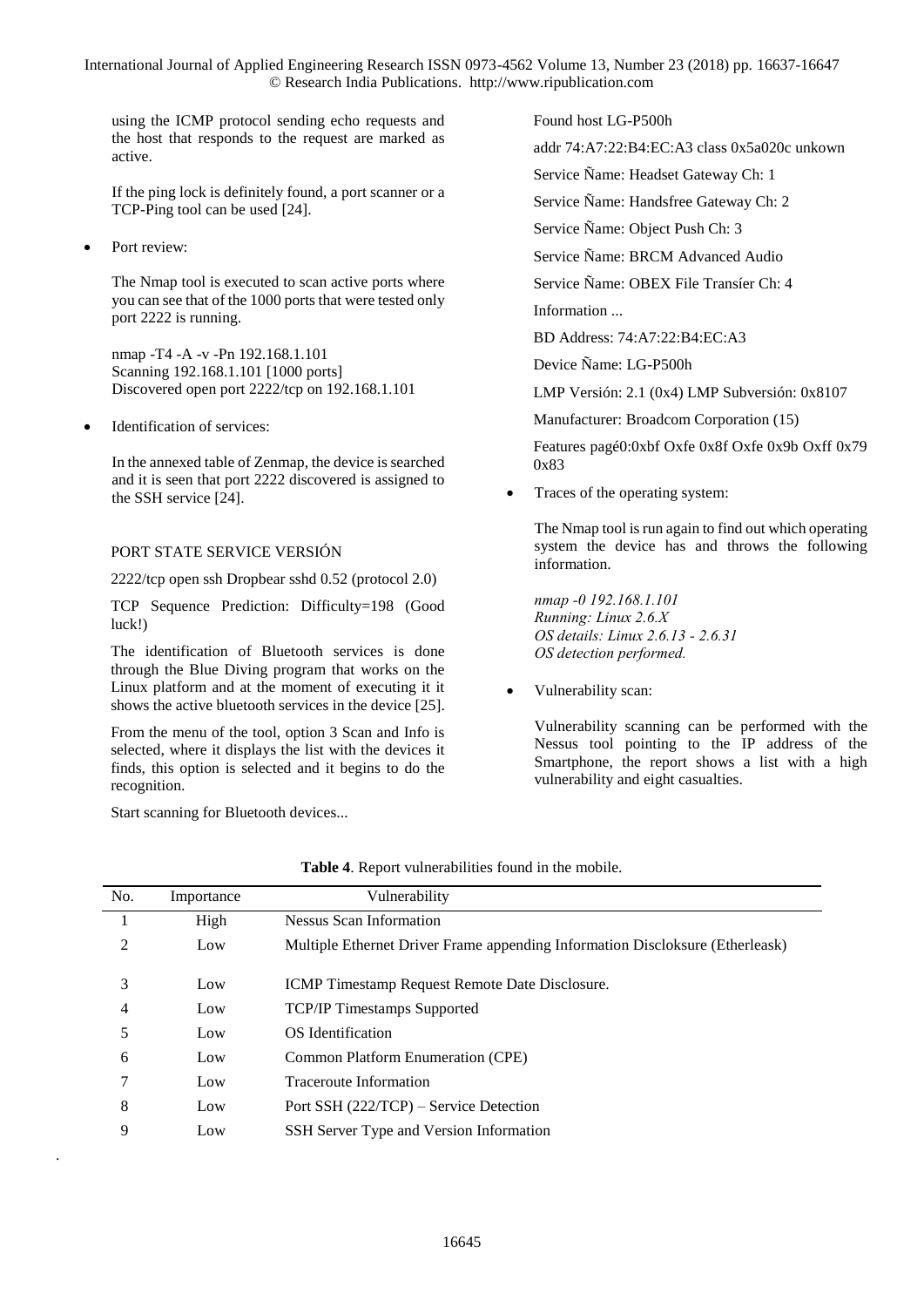# **3.3 Enumeration**

# *3.3.1 Null Sessions*

The enumeration is a scanning subphase and is based on collecting the greatest amount of information from the victim, taking advantage of a weakness in one or more of the protocols or services that are active [26].

Sessions are reviewed running Net Use, but it generates an error where the domain controller does not respond with the following message.

C:\>net use \\192.168.1.10l\IPC\$ ">""> /u:">"">

System error 67 has occurred.

The network name cannot be found.

# *3.3.2 List resources*

In this test you can also find errors such as:

C:\>neí view \\192.168.1.101

System error 53 has occurred. The network path was not found.

Como el mensaje no se difundio por que Windows no proceso correctamente la instrucción que se envía y no la difunde en los equipos de trabajo.

Se realiza un Nbstat y no responde por que el sistema operativo Android no enumera la tabla del NetBIOS:

C:\>nbtstat -A 192.168.1.101

Wireless Network Connection: Node IPaddress: [192.168.1.102] Scope Id:

[] Host not found.

# *3.3.3 Enumeration SNMP*

To perform the enumeration SNMP is executed from SNMPCheck, which makes a tour and shows the resources of the system, the connection does it correctly and generates an error because it does not find a response from the remote host [26].

*root@bt:# ./snmpcheck-1.8.pl -t 192.168.1.101* 

*O ) Try to connect to 192.168.1.101* 

*(\*) Connected to 192.168.1.101* 

*(\*) Starting enumeration at 2011-11-27 01:58:00* 

*(\*) Error: No response from remote host '192.168.1.101'.* 

# **3.4 Access**

#### *3.4.1 Rupture of passwords*

A scan is made on the network with the Wireshark sniffer from where the login password to the social network Facebook is obtained when analyzing the contents of the package.

Using the medusa tool on the victim device pointing to the SSH and a key dictionary it was possible to obtain a valid user to perform the session with the phone.

root@bt: medusa -h 192.168.1.101 -u root -P passwords.txt -M ssh -n 2222

ACCOUNT CHECK: [ssh] Host: 192.168.1.101 (1 of 1, 0 complete)

User: administrator (1 of 1, 0 complete) Password: admin (1 of 5 complete

ACCOUNT F0UND: [ssh] Host: 192.168.1.101

User: root Password: admin [SUCCESS]

# *3.4.2 Session hijacking*

Once the connection information to the device is known, the putty tool is executed, which allows remote connection through the port that is open.

Putty is opened and the IP address of the telephone 192.168.1.101 is placed, it is configured to open SSH session on port 2222, user XXXXX and password XXXX previously obtained in jellyfish are placed and with this information the hacker is already inside The phone shell ready to steal information.

# *3.4.3 Clear evidence*

The evidence can be deleted from the phone's log in a very easy way with the command of Linux RM and thus not leave any trace.

# **4 CONCLUSIONS**

Ethical hacking is a tool for data protection and prevention. Due to the proliferation of mobile devices, tablets and smartphones and the large number of applications, the phenomenon of computer insecurity has increased considerably and therefore these are highly vulnerable, because of the above, what is intended with this article is to be constantly ahead of those who try to attack us by doing their own tests and attacks with the help of computer experts.

A new device is not that it is so remotely vulnerable, if the user makes an adequate handling of the phone without connecting to insecure networks, much less entering passwords on sites that do not handle encryption security that make the device an attack target for the attacker can steal information, however the beginning of the attacks is due to the bad manipulation of the user, nor does it serve to have port blocking by default or the deletion of permissions to install unknown applications if the user gives permissions without reading or having knowledge of what is which is installing making the phone's security vulnerable.

For this reason an ethical hacker makes 'pentests' or penetration tests, these tests are composed of a set of methodologies and techniques. These methodologies and techniques reproduce access attempts from different points of entry of a computer